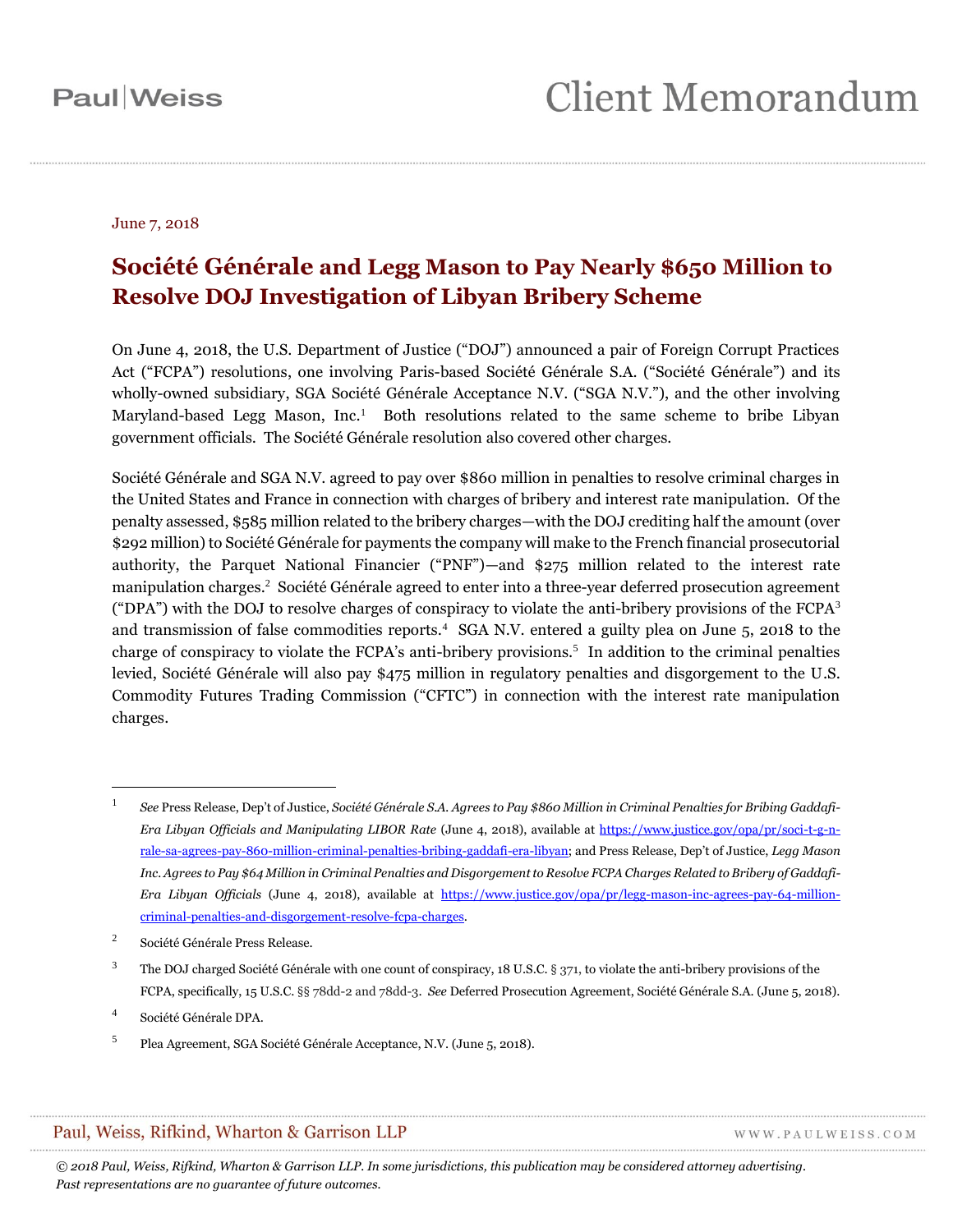Investment management firm Legg Mason entered into a three-year non-prosecution agreement ("NPA") with the DOJ and agreed to pay \$64.2 million to resolve the DOJ's investigation into violations of the FCPA in connection with Legg Mason's participation in the same Libyan bribery scheme. The \$64.2 million payment includes a penalty of \$32.625 million and disgorgement of \$31.617 million, which will be credited against disgorgement paid to other law enforcement authorities within the first year of the agreement.<sup>6</sup>

The DOJ's enforcement actions are a result of the Department's over four-year investigation of banks, private equity firms, and hedge funds for potential bribery in connection with their dealings with Libya's government-run investment fund.<sup>7</sup> Settlements with the U.S. Securities and Exchange Commission ("SEC") may be forthcoming. In November 2017, Société Générale announced in a quarterly financial filing that it was close to a settlement agreement with the DOJ and SEC.<sup>8</sup> While the DOJ settlement announcement acknowledges the SEC's cooperation and assistance, the SEC was not a party to the resolution.<sup>9</sup> On June 4, 2018, Legg Mason informed its stakeholders that it "soon expect[s] to reach a settlement in principle with the [SEC]."<sup>10</sup>

#### **Factual Allegations**

 $\overline{a}$ 

According to the DPA Statement of Facts, from 2004 to 2009, Société Générale paid bribes to high-level Libyan government officials through a Libyan intermediary in order to secure investments<sup>11</sup> for Société Générale from Libyan state-owned financial institutions. Société Générale employees concealed the bribes by terming them payments for "introduction" services and using coded language.<sup>12</sup> Cumulatively, the company paid the intermediary more than \$90 million—derived from payments of 1.5% to 3% commissions

<sup>6</sup> Legg Mason Press Release*.* Legg Mason has indicated that one of these law enforcement authorities may be the U.S. Securities and Exchange Commission ("SEC"). Legg Mason, Letter to Stakeholders (June 4, 2018), available at [https://www.leggmason.com/content/dam/legg-mason/documents/en/corporate-press-releases/corporate](https://www.leggmason.com/content/dam/legg-mason/documents/en/corporate-press-releases/corporate-announcement/2018/lm-joe-sullivan-doj-letter.pdf)[announcement/2018/lm-joe-sullivan-doj-letter.pdf.](https://www.leggmason.com/content/dam/legg-mason/documents/en/corporate-press-releases/corporate-announcement/2018/lm-joe-sullivan-doj-letter.pdf)

<sup>7</sup> *See* The Wall Street Journal, *Probe Widens into Dealings between Finance Firms, Libya* (Feb. 3, 2014), available at [https://www.wsj.com/articles/probe-widens-into-dealings-between-finance-firms-libya-](https://www.wsj.com/articles/probe-widens-into-dealings-between-finance-firms-libya-1391403417?mod=article_inline&mod=article_inline)[1391403417?mod=article\\_inline&mod=article\\_inline;](https://www.wsj.com/articles/probe-widens-into-dealings-between-finance-firms-libya-1391403417?mod=article_inline&mod=article_inline) Global Investigations Review, *Société Générale could be 'weeks or months' away from FCPA settlement* (Nov. 7, 2017), available at [https://globalinvestigationsreview.com/article/jac/1149848/societe-generale-could-be-%E2%80%98weeks-or](https://globalinvestigationsreview.com/article/jac/1149848/societe-generale-could-be-%E2%80%98weeks-or-months%E2%80%99-away-from-fcpa-settlement)[months%E2%80%99-away-from-fcpa-settlement;](https://globalinvestigationsreview.com/article/jac/1149848/societe-generale-could-be-%E2%80%98weeks-or-months%E2%80%99-away-from-fcpa-settlement) and Legg Mason Letter to Stakeholders.

<sup>8</sup> Global Investigations Review.

<sup>9</sup> Société Générale Press Release.

<sup>10</sup> Legg Mason Letter to Stakeholders.

<sup>&</sup>lt;sup>11</sup> Specifically, Société Générale sold structured notes, issued by its subsidiaries, to these Libyan state-owned organizations.

<sup>12</sup> Société Générale DPA, at A-7 and A-8.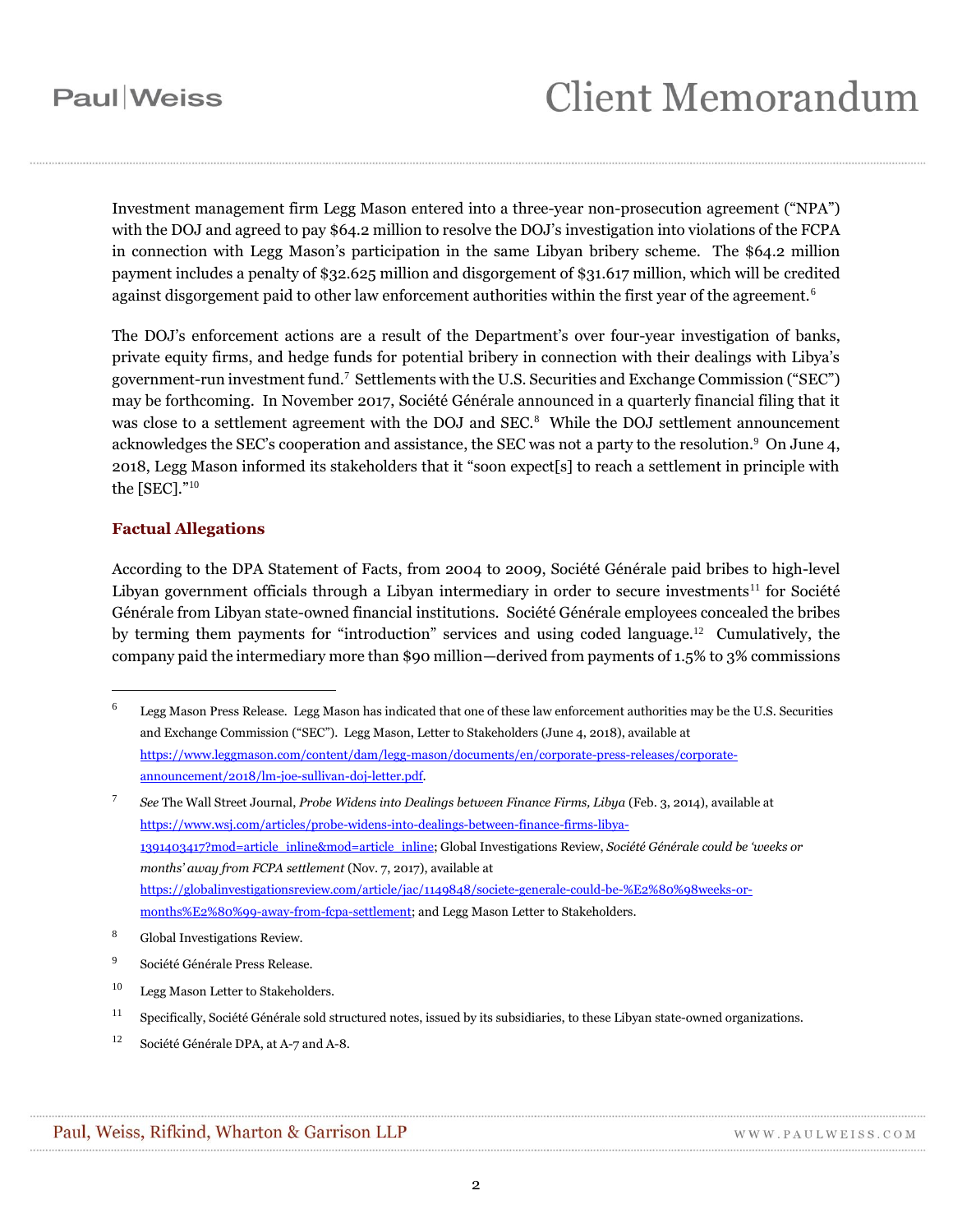on each of fourteen transactions by the state institutions—some of which was diverted to high-level officials in Libya. These fourteen transactions, including thirteen investments and one restructuring of a state-run business, resulted in \$523 million in profits for Société Générale. Société Générale partnered with Legg Mason's subsidiary, Permal Group Ltd. ("Permal"), to carry out the corrupt arrangement, agreeing with Permal that some of the money invested by the Libyan state-owned organizations would be placed in funds managed by Permal.

Ultimately, Legg Mason, through Permal, managed seven of the aforementioned thirteen investments. According to the NPA Statement of Facts, low-to-mid-level employees of Permal knew that the Libyan intermediary was paying bribes and providing other improper financial benefits to government officials in order to solicit investments for Société Générale, but nevertheless continued to use the intermediary.<sup>13</sup> Société Générale paid commissions to the intermediary on behalf of itself and Permal. 14 The total value of these seven transactions was approximately \$950 million, and Permal earned net revenues of approximately \$31.6 million.<sup>15</sup>

Separately, Société Générale admitted that, between May 2010 and October 2011, it publicized falsely deflated U.S. Dollar London InterBank Offered Rate (LIBOR) submissions, at the direction of senior executives. This manipulation made it appear as if Société Générale was permitted to borrow money at more favorable interest rates and was a stronger company than it actually was. The DOJ stated that the misconduct affected financial products globally by frequently altering the daily rate at which the U.S. Dollar LIBOR was set.<sup>16</sup> In addition, certain company employees collaborated to manipulate Japanese Yen LIBOR submissions in 2006.

#### **Implications of the Enforcement Actions**

The Société Générale FCPA enforcement action is notable as the first coordinated action between French authorities and the DOJ in a foreign corruption case<sup>17</sup> and as among the top five FCPA settlements in DOJ history.<sup>18</sup>

<sup>14</sup> *Id.*

 $\overline{a}$ 

- <sup>17</sup> *Id.* UK and Swiss authorities also cooperated in this investigation.
- <sup>18</sup> The FCPA Blog, *SocGen pays \$585 to resolve Libya FCPA offenses* (June 4, 2018), available at [http://www.fcpablog.com/blog/2018/6/4/socgen-pays-585-million-to-resolve-libya-fcpa-offenses.html.](http://www.fcpablog.com/blog/2018/6/4/socgen-pays-585-million-to-resolve-libya-fcpa-offenses.html)

<sup>13</sup> Legg Mason NPA, at A-7.

<sup>15</sup> *Id.*

<sup>16</sup> Société Générale Press Release.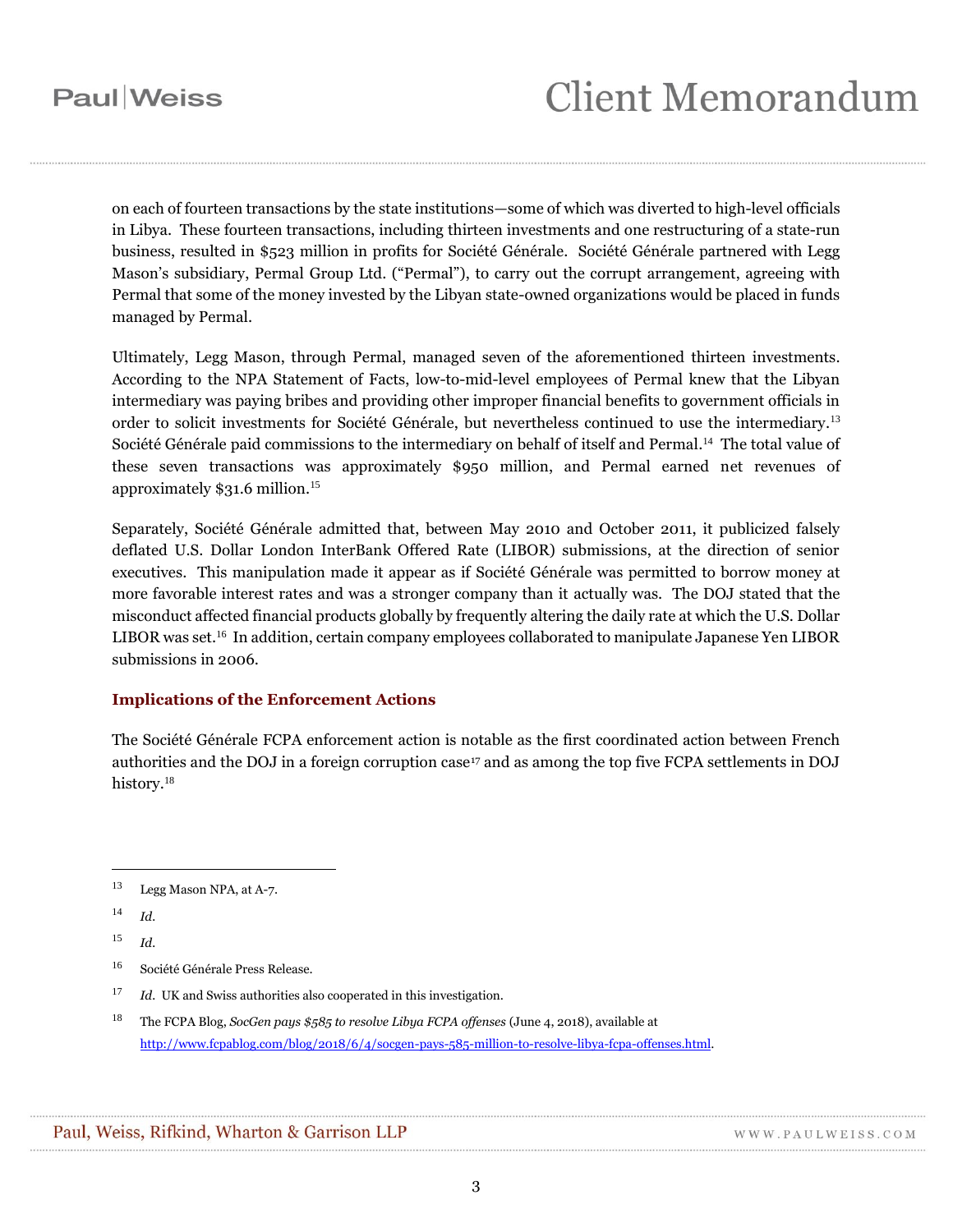Previously, the United States has acted alone in enforcement actions against French companies on corruption charges, including FCPA actions against Technip S.A. and Alcatel-Lucent S.A.19 In fact, as recently as October 2014, the Organisation for Economic Co-operation and Development ("OECD") criticized France for being "insufficiently in compliance with the Anti-Bribery Convention,"<sup>20</sup> and France fined only one company for foreign corruption between 2010 and 2016.<sup>21</sup> In late 2016, France adopted an enhanced anti-corruption law,<sup>22</sup> which may help explain the large penalty PNF levied against Société Générale, as well as French collaboration with the DOJ.

The DOJ's significant penalty against Société Générale is the fifth largest assessed for FCPA violations.<sup>23</sup> The DOJ cited the company's failure to self-disclose voluntarily its misconduct and the high value of the bribes paid as aggravating factors. Nevertheless, the DOJ did not require Société Générale to retain an independent monitor, reportedly in acknowledgement of Société Générale's substantial cooperation with the Department and its remediation efforts. The DOJ also cited the fact that Société Générale is subject to ongoing monitoring by France's anti-corruption authority.<sup>24</sup>

The Legg Mason enforcement action is interesting for being markedly more modest than Société Générale's. While the DOJ cited the fact that Legg Mason did not voluntarily self-disclose its conduct, the Department also noted that the company had fully cooperated in the DOJ's investigation and fully remediated.<sup>25</sup> The DOJ also referenced the fact that the company's misconduct involved only mid-to-lower level former

 $23$  The FCPA Blog.

 $\overline{a}$ 

<sup>19</sup> *See* Press Release, Dep't of Justice, *Technip S.A. Resolves Foreign Corrupt Practices Act Investigation and Agrees to Pay \$240 Million Criminal Penalty* (June 28, 2010), available a[t https://www.justice.gov/opa/pr/technip-sa-resolves-foreign-corrupt](https://www.justice.gov/opa/pr/technip-sa-resolves-foreign-corrupt-practices-act-investigation-and-agrees-pay-240-million)[practices-act-investigation-and-agrees-pay-240-million](https://www.justice.gov/opa/pr/technip-sa-resolves-foreign-corrupt-practices-act-investigation-and-agrees-pay-240-million); and Press Release, Dep't of Justice, *Alcatel-Lucent S.A. and Three Subsidiaries Agree to Pay \$92 Million to Resolve Foreign Corrupt Practices Act Investigation (Dec. 27, 2010), available at* [https://www.justice.gov/opa/pr/alcatel-lucent-sa-and-three-subsidiaries-agree-pay-92-million-resolve-foreign-corrupt.](https://www.justice.gov/opa/pr/alcatel-lucent-sa-and-three-subsidiaries-agree-pay-92-million-resolve-foreign-corrupt)

<sup>20</sup> OECD, *Statement of the OECD Working Group on Bribery on France's implementation of the Anti-Bribery Convention* (Oct. 23, 2014), available a[t http://www.oecd.org/newsroom/statement-of-the-oecd-working-group-on-bribery-on-france-s](http://www.oecd.org/newsroom/statement-of-the-oecd-working-group-on-bribery-on-france-s-implementation-of-the-anti-bribery-convention.htm)[implementation-of-the-anti-bribery-convention.htm.](http://www.oecd.org/newsroom/statement-of-the-oecd-working-group-on-bribery-on-france-s-implementation-of-the-anti-bribery-convention.htm)

<sup>21</sup> Margot Sève, Program on Corporate Compliance and Enforcement at New York University School of Law, *Sapin II: Is the Era of Compliance and Criminal Settlements Upon France?* (June 15, 2017), available at [https://wp.nyu.edu/compliance\\_enforcement/2017/06/15/sapin-ii-is-the-era-of-compliance-and-criminal-settlements-upon](https://wp.nyu.edu/compliance_enforcement/2017/06/15/sapin-ii-is-the-era-of-compliance-and-criminal-settlements-upon-france/)[france/.](https://wp.nyu.edu/compliance_enforcement/2017/06/15/sapin-ii-is-the-era-of-compliance-and-criminal-settlements-upon-france/)

<sup>22</sup> *See* Paul, Weiss Client Memorandum, *FCPA Enforcement and Anti-Corruption Developments: 2016 Year In Review* (Jan. 20, 2017), available a[t https://www.paulweiss.com/practices/litigation/anti-corruption-fcpa/publications/fcpa-enforcement-and](https://www.paulweiss.com/practices/litigation/anti-corruption-fcpa/publications/fcpa-enforcement-and-anti-corruption-developments-2016-year-in-review?id=23567)[anti-corruption-developments-2016-year-in-review?id=23567.](https://www.paulweiss.com/practices/litigation/anti-corruption-fcpa/publications/fcpa-enforcement-and-anti-corruption-developments-2016-year-in-review?id=23567) 

<sup>24</sup> Société Générale Press Release.

<sup>25</sup> Legg Mason Press Release.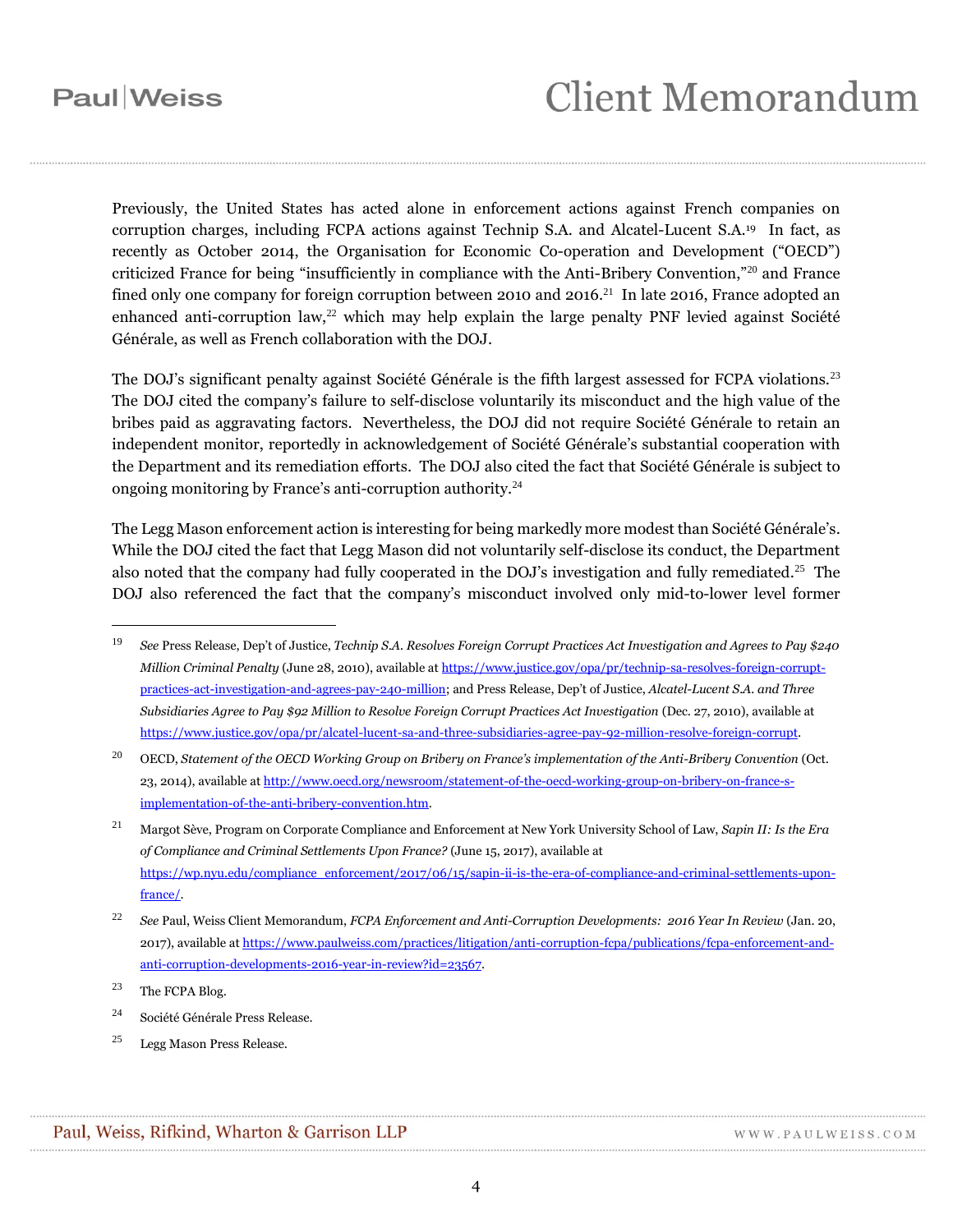employees of a subsidiary company and "was not pervasive throughout the Company."<sup>26</sup> In addition, the DOJ cited as mitigating factors that Legg Mason did not maintain the relationship with the Libyan intermediary or originate or lead the corruption scheme (Société Générale did) and that Legg Mason's earned profits from the corrupt transactions were a fraction (less than 10%) of Société Générale's profits.<sup>27</sup> While the Legg Mason NPA, like the Société Générale resolution, does not impose an independent monitor requirement, it provides for self-monitoring. 28

In both enforcement actions, the DOJ is crediting the companies for payments made to other enforcement authorities.

For companies, this settlement highlights several important considerations:

- The high value the DOJ places on voluntary self-disclosure, cooperation, and remediation.
- The potential for multi-jurisdictional coordination between government authorities in investigating alleged misconduct, and specifically the fact that France is now one of the countries working with the DOJ on cross-border foreign bribery investigations.
- The DOJ's adherence to Deputy Attorney General Rod Rosenstein's May 2018 policy against "piling on" (i.e., the assessment of multiple penalties by different enforcement agencies for the same conduct).<sup>29</sup> Legg Mason's NPA specifically states that the DOJ will "credit any disgorgement paid by [Legg Mason] to another law enforcement authority," which may be an allusion to Legg Mason's potential upcoming settlement with the SEC.<sup>30</sup>

 $\overline{a}$ 

<sup>26</sup> Legg Mason NPA, at 2*.*

<sup>27</sup> *Id.*

<sup>28</sup> *Id.* at 3 and Att. B.

<sup>&</sup>lt;sup>29</sup> On May 9, 2018, DOJ Deputy Attorney General Rod Rosenstein announced a new policy, in the form of an addition to the United States Attorneys' Manual ("USAM"), concerning the coordination of corporate resolution penalties in cases involving penalties imposed by more than one regulator or law enforcement authority for the same misconduct. Specifically, the new policy requires DOJ attorneys to "coordinate with one another to avoid the unnecessary imposition of duplicative fines, penalties and/or forfeiture against [a] company," and further instructs DOJ personnel to "endeavor, as appropriate, to . . . consider the amount of fines, penalties and/or forfeiture paid to federal, state, local or foreign law enforcement authorities that are seeking to resolve a case with a company for the same misconduct." *See* Paul, Weiss Client Memorandum, *DOJ Issues New Policy on Coordination of Corporate Penalties to Address "Piling On"* (May 10, 2018), available at [https://www.paulweiss.com/practices/litigation/anti-corruption-fcpa/publications/doj-issues-new-policy-on-coordination-of](https://www.paulweiss.com/practices/litigation/anti-corruption-fcpa/publications/doj-issues-new-policy-on-coordination-of-corporate-penalties-to-address-piling-on?id=26402)[corporate-penalties-to-address-piling-on?id=26402.](https://www.paulweiss.com/practices/litigation/anti-corruption-fcpa/publications/doj-issues-new-policy-on-coordination-of-corporate-penalties-to-address-piling-on?id=26402) 

<sup>30</sup> Legg Mason NPA, at 5.